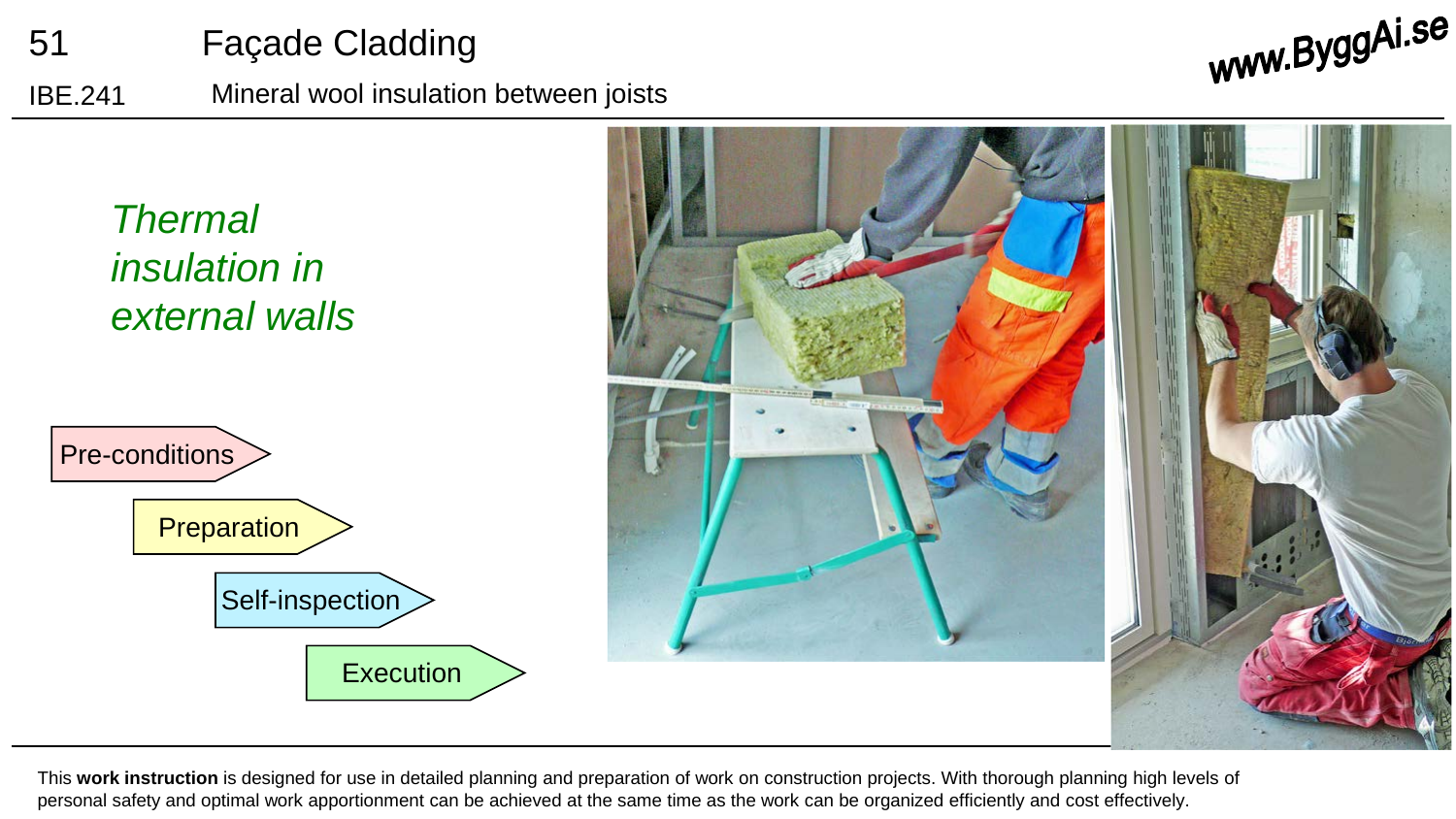# <span id="page-1-0"></span>Safety — Risk assessment

| Work activity & Problem                   | P  | C  | $Risk = P^*C$ | Action                       |
|-------------------------------------------|----|----|---------------|------------------------------|
| Fall from ladder fall injuries            | 10 | 15 | 150           | Wider use of stairs          |
| Cluttered workplace = Twist/fall injuries | 10 | 15 | 150           | Regular tidying              |
| Irritation from fibers/insulation dust    | 3  | 1  | 3             | Cleaning, face masks, gloves |
|                                           |    |    |               |                              |

|                   |           | Assessment of probability |                       | Assessment of consequences |             |                         |
|-------------------|-----------|---------------------------|-----------------------|----------------------------|-------------|-------------------------|
| Probability = $P$ | $P = 0.1$ | Very unlikely             | $(<1$ times/10 years) | $C = 0.5$                  | Trifle      |                         |
| $Consequence = C$ | $P = 1$   | Unlikelv                  | (1 times/10 years)    | $C=1$                      | Tinv        | (1 - 2 days sick leave) |
| $Risk = P * C$    | $P = 3$   | Low probability           | (1 times/3 years)     | $C=5$                      | Small       | (3 - 7 days sick leave) |
|                   | $P = 10$  | Relative probability      | (1 times/year)        | $C = 15$                   | Tactile     | ( 8 - 29<br>$\cdots$    |
|                   | $P = 30$  | Probable                  | (1 times/month)       | $C = 70$                   | Severe      | $\cdots$<br>$(30-299)$  |
|                   |           |                           |                       | $C = 500$                  | Very severe | $ "$ $ )$<br>(>300      |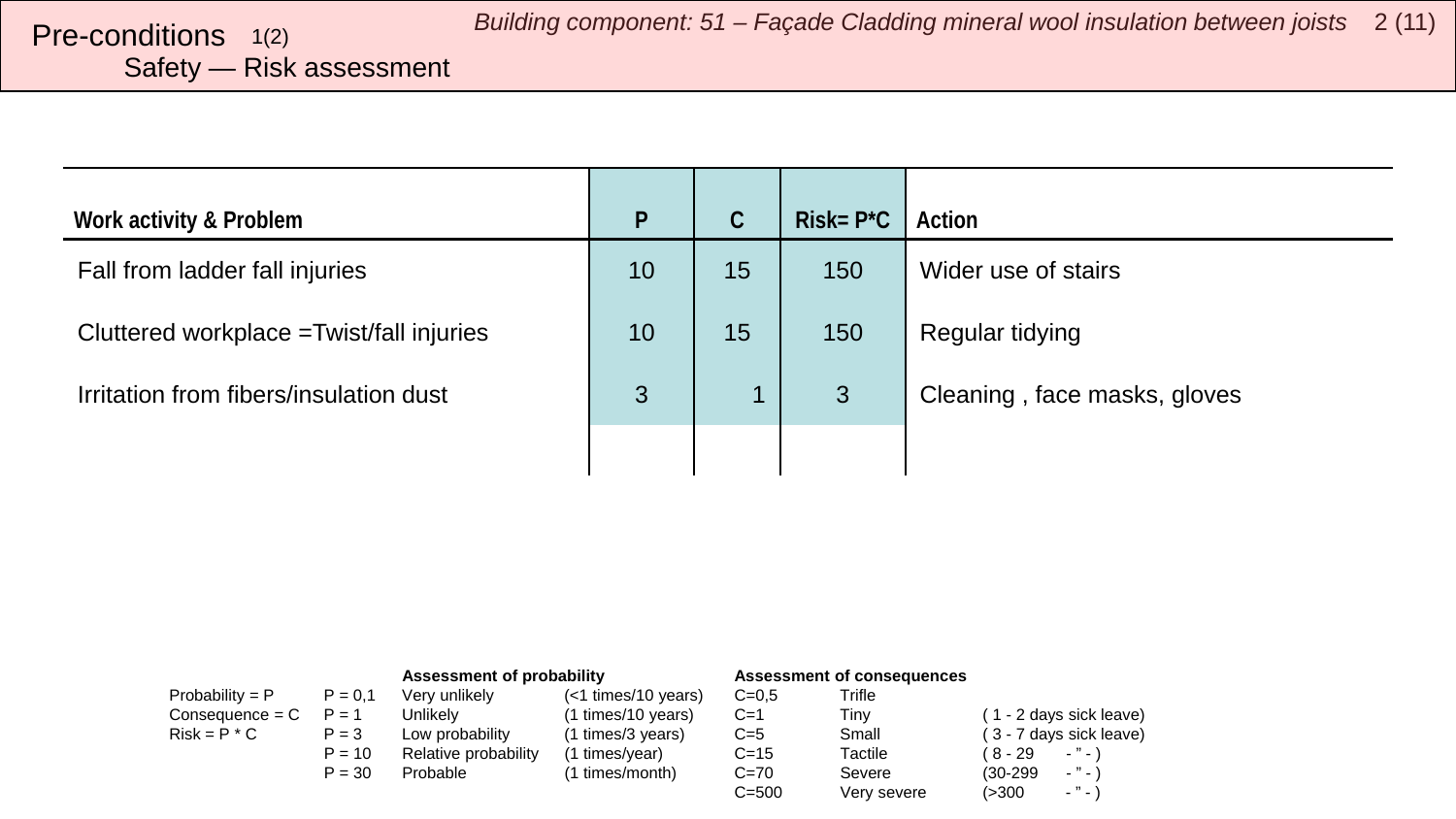Safety — Protective gear

*Building component: 51 – Façade Cladding mineral wool insulation between joists* <sup>3</sup> (11) Pre-conditions 2(2)

*Text from the Working Environment Authority's brochure Safer Construction Work*

## **Personal Protective Equipment** § **71**

Safety helmet and protective footwear should be used unless this is clearly unnecessary. Other personal protective equipment such as eye protection, hearing protection and gloves should be worn when necessary.

## **First Aid** § **31**

First aid should be given. Staff who are trained to provide first aid should always be available. Facilities and first-aid equipment should be marked with signs. There will also be signs with phone numbers and addresses of the local emergency number and, if necessary, a route description.

Mounting mineral also see AFS 2004:1

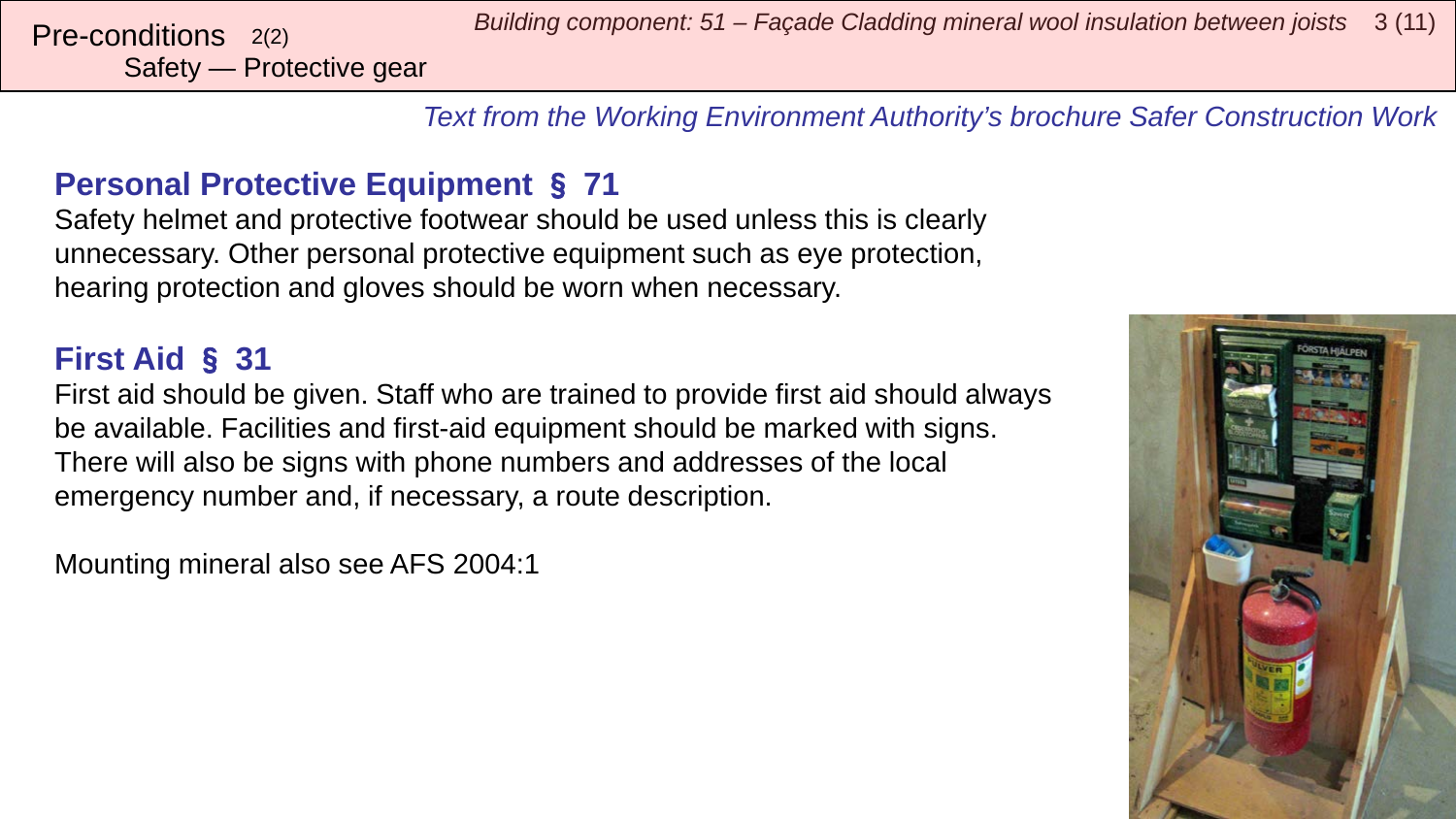## <span id="page-3-0"></span>**Materials:**

**Q** Mineral wool

## **Equipment:**

- $\Box$  Sharp, serrated knife
- **Q** Ruler
- $\Box$  Work table with ruler
- $\Box$  Lighting
- $\Box$  Bin for mineral waste

## **Protection:**

- $\Box$  Protective clothing that covers the sensitive skin areas such as the neck and forearms
- **Q** Gloves
- $\Box$  Breathing filter which fulfills class P2



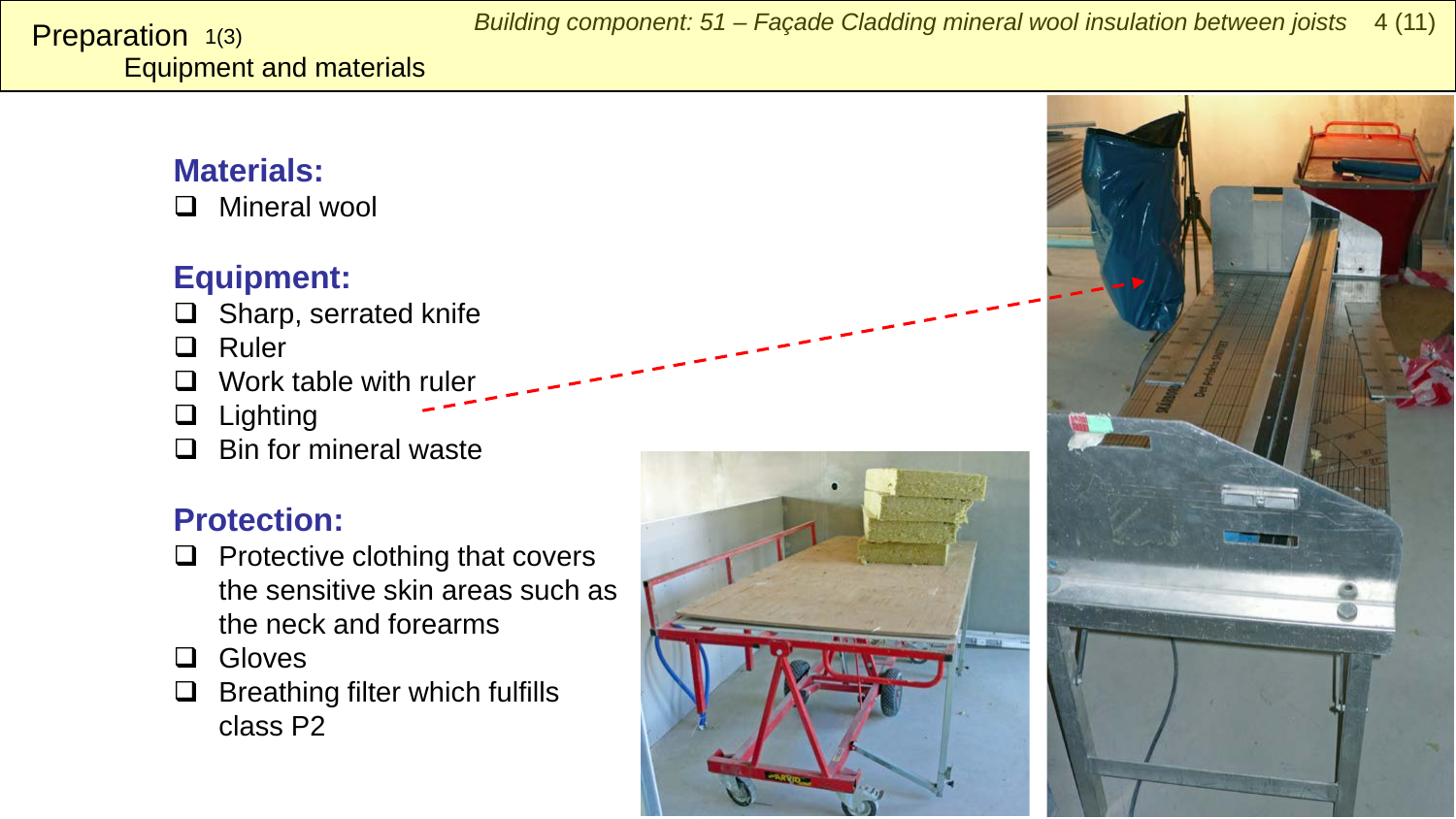Large deliveries should distributed amongst the apartments and taken in.



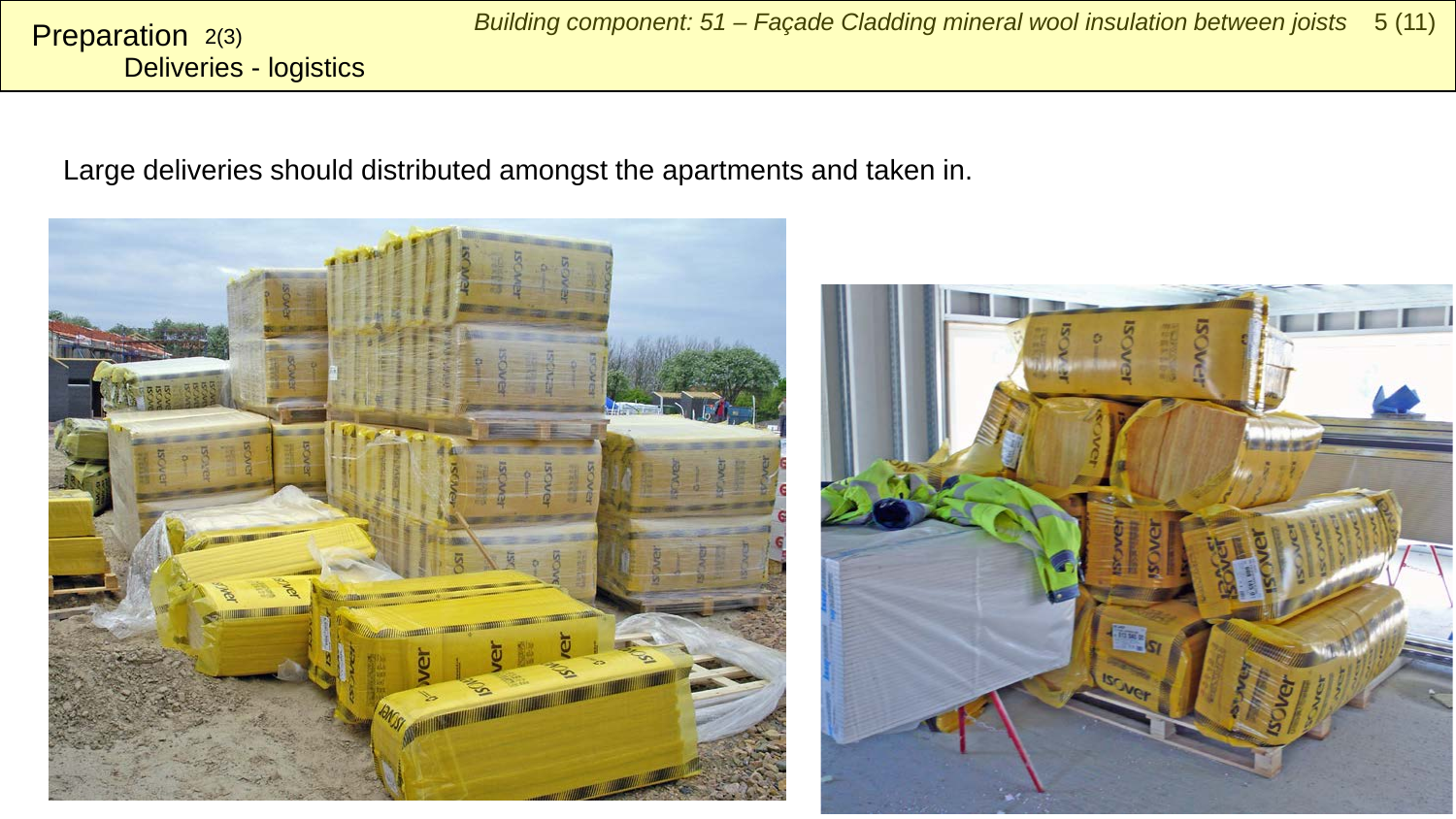## Equipment and machinery Preparation 3(3)

There will be residual dust which will fly around if it is not immediately collected and placed in bags or similar. There is equipment to shred the insulation to be used as spray insulation.





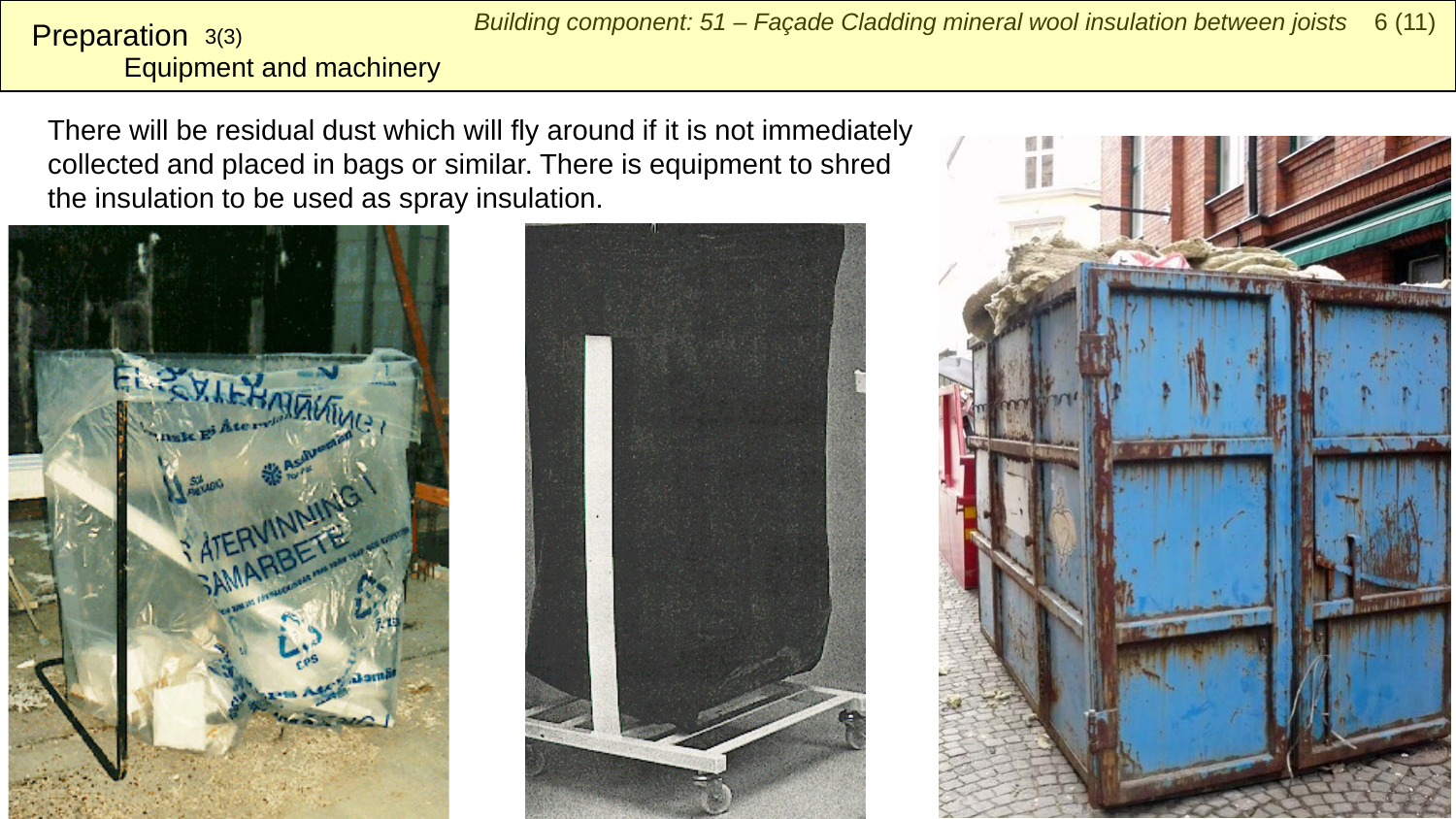## <span id="page-6-0"></span>Template & instructions Self-inspection 1(2)

| No             | <b>Check</b>                                     | <b>Method or</b><br>equipment | Frequency | <b>Result</b> | <b>Date</b><br><b>Signature</b> | <b>Deviation/Remedy</b><br>Approval/Non-A |
|----------------|--------------------------------------------------|-------------------------------|-----------|---------------|---------------------------------|-------------------------------------------|
| $\mathbf{1}$   | Connections to cables etc. 2                     | Ocular                        |           |               |                                 |                                           |
| $\overline{2}$ | Side and end joints Check against figures in AMA | Ocular                        |           |               |                                 |                                           |
| $\mathbf{3}$   | No penetrating splices                           | Ocular                        |           |               |                                 |                                           |
| 4              |                                                  |                               |           |               |                                 |                                           |
| 5              |                                                  |                               |           |               |                                 |                                           |
| 6              |                                                  |                               |           |               |                                 |                                           |
| $\overline{7}$ |                                                  |                               |           |               |                                 |                                           |
| 8              |                                                  |                               |           |               |                                 |                                           |
| 9              |                                                  |                               |           |               |                                 |                                           |
| $10$           |                                                  |                               |           |               |                                 |                                           |
| 11             |                                                  |                               |           |               |                                 |                                           |
|                |                                                  |                               |           |               |                                 |                                           |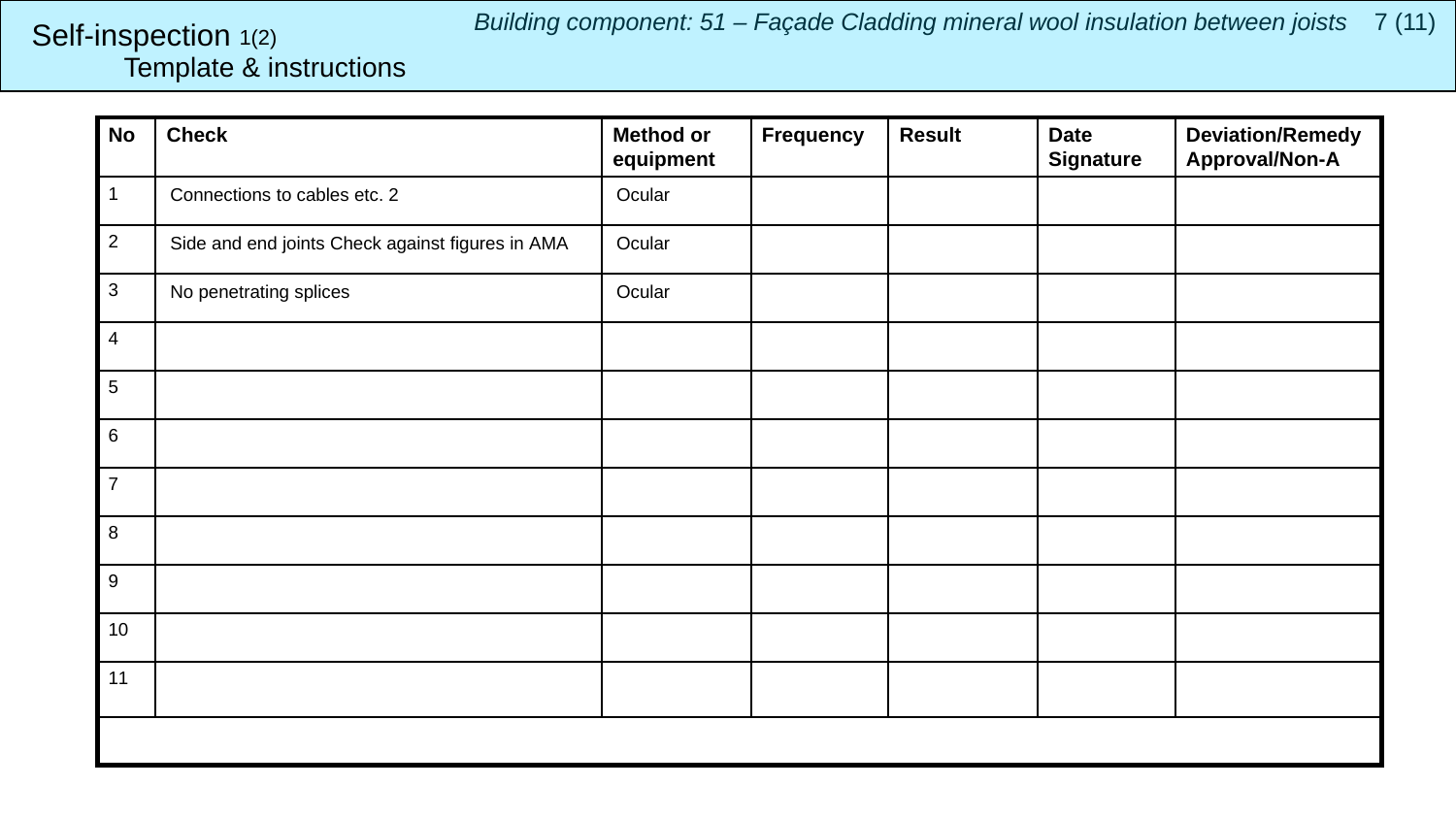## **Quality criteria for the project and the product**

- Study Drawings, Specifications and Inspection planning
- Think through the alternative **methods of production** and handling of materials, tools etc. that can meet the requirements



## *Pay particular attention to*

- Handle insulating goods in accordance with manufacturer's instructions
- Seal the penetrations and connections secure vapour barrier
- Use a straight edge or cutting table when cutting insulation goods
- Joints parallel to the joists shall be minimal in number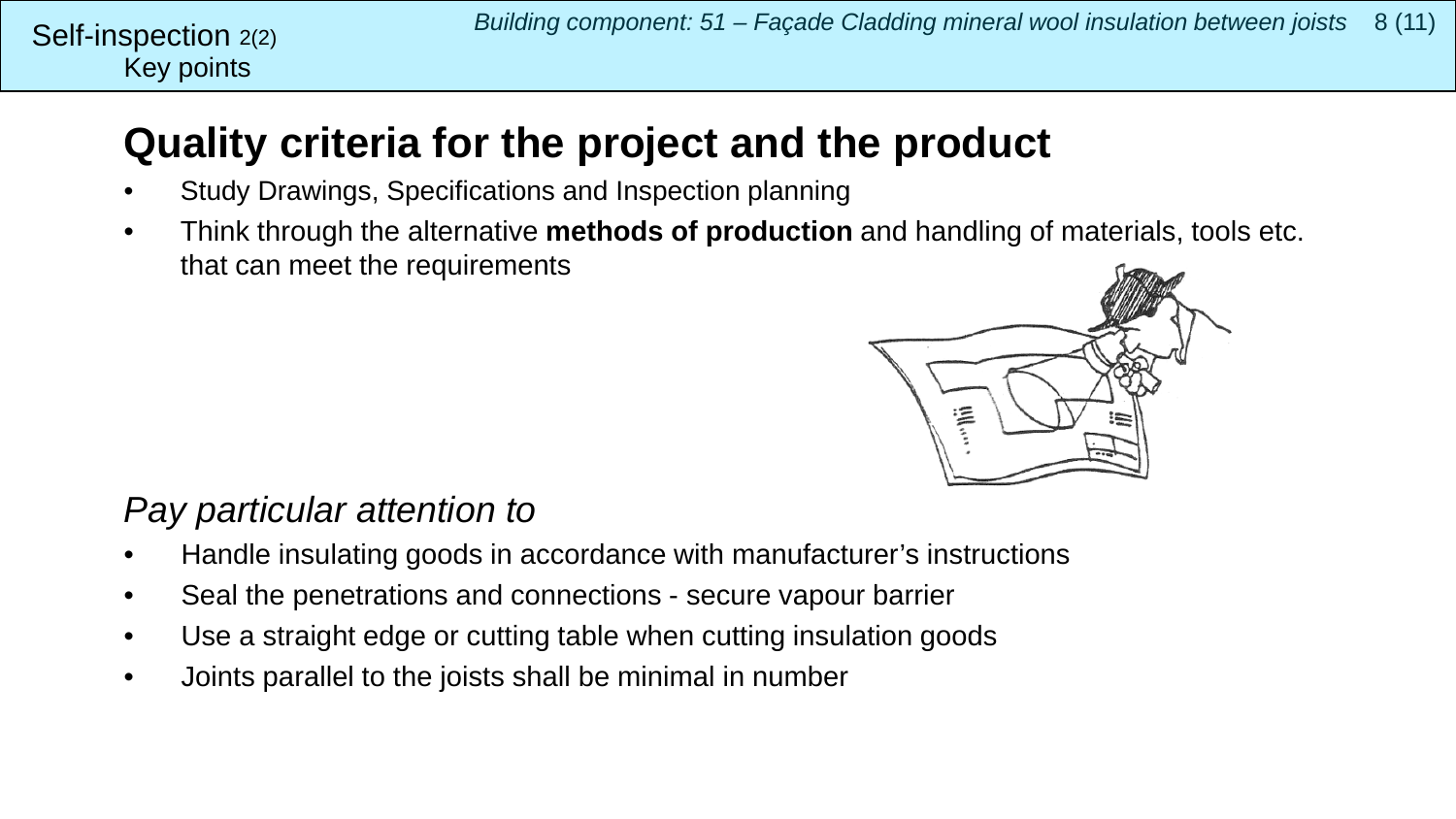<span id="page-8-0"></span>*Building component: 51 – Façade Cladding mineral wool insulation between joists* <sup>9</sup> (11) Execution Work activity 1(3)

**Accurate measuring -** Saw / cut for a precise fit. Sometimes it's like a puzzle. Sometimes it is just a matter of

putting into place.

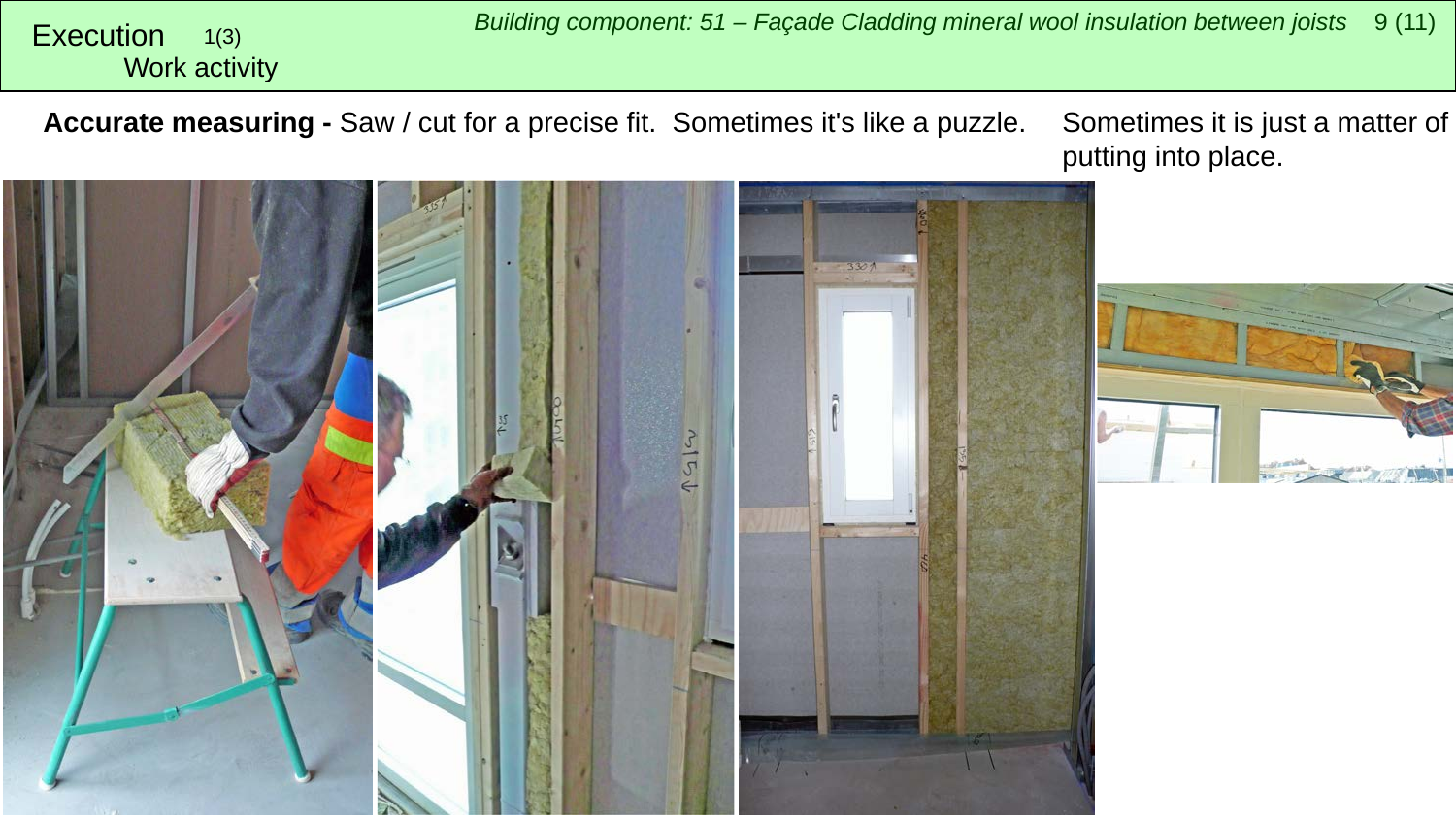### 2(3) Work activity

## **To the left**

A layer of insulation with electrical and other installations running through the insulation. The vapor barrier is inside with many passages such as that below –boxes.

## **To the right**

Two layers of insulation with the vapour barrier between 145 mm insulation and a regulatory framework with 45 mm insulation.

The installations inside the vapour barrier.